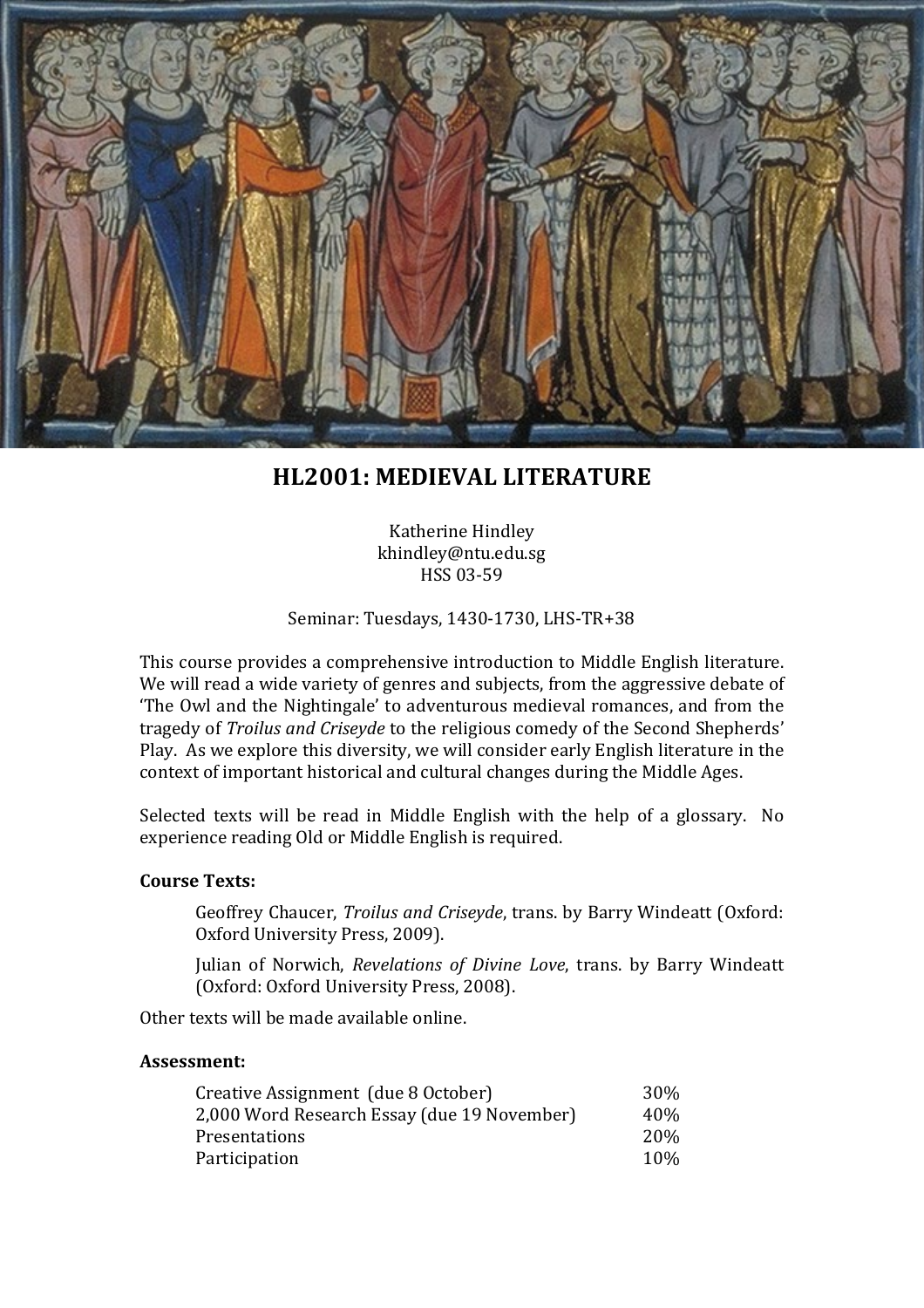### SYLLABUS SUBJECT TO CHANGE

The essay should engage critically with the texts and with scholarly debates about them. It should be polished and fully referenced. It should make a clear and wellargued claim that is supported by close reading of the text and of relevant outside sources. All paragraphs should be related to this topic and follow a coherent, persuasive structure. Points should be fully developed and supported with specific evidence. As the major written assignment for this course, your essay will be submitted through Turnitin.

For the creative assignment, you will choose a medieval text to adapt into a form of your choice (e.g. film, radio play, comic book, short story). This will require you to think about the relative importance of various elements of the medieval work, as well as how they would have been received by their original audience. The creative assignment will be submitted along with a short essay (500 words) explaining the choices you have made for your adaptation.

You will present in class on the literary texts and historical sources under discussion, situating them within the broader academic field. You will also present your own research in progress at an in-class mini-conference.

The participation grade will reflect your commitment to the class as evidenced by attendance, preparation of readings, contribution to discussions, and productive responses to others' ideas. Read the assigned texts thoroughly, making notes as you go. Note questions and problems that occur to you, and be ready to share these ideas in class.

### **Course Policies:**

- Attendance and Participation: The success of any seminar depends on the active participation of all its members. Barring illness or emergencies, you must attend every seminar. You must arrive on time, having done the required readings and any assigned work, and be ready to participate in the class discussion. Failure to do so will reduce your participation grade Failure to do so will reduce your participation grade significantly. If you need to miss a class you must get in touch with me *before* that week's meeting.
- Late Work and Extensions: if your essay is late, it will be marked down by one third of a letter grade for each day that it is overdue (i.e. a paper that would have received a B will receive a B-). No work will be accepted more than three days late without prior permission. Extensions will be granted only in exceptional circumstances, including documented illness or genuine emergency. You can earn a two-day extension if you work on your paper with a writing coach at the LCC Communication Cube.
- Seeking Help Outside Class: you are encouraged to use any form of legitimate aid to help you write papers and research topics that interest you. Obvious sources of legitimate assistance include your tutors, the coaches at the LCC Communication Cube, and the subject librarians at the library. If you work on a paper with a writing coach, you are eligible for a two-day extension. Please speak to me if you would like to take advantage of this!
- Plagiarism and Academic Dishonesty: Don't do it! If I find that you have misrepresented someone else's work as your own you will fail the assignment and possibly the course. If you are unsure of how or when to